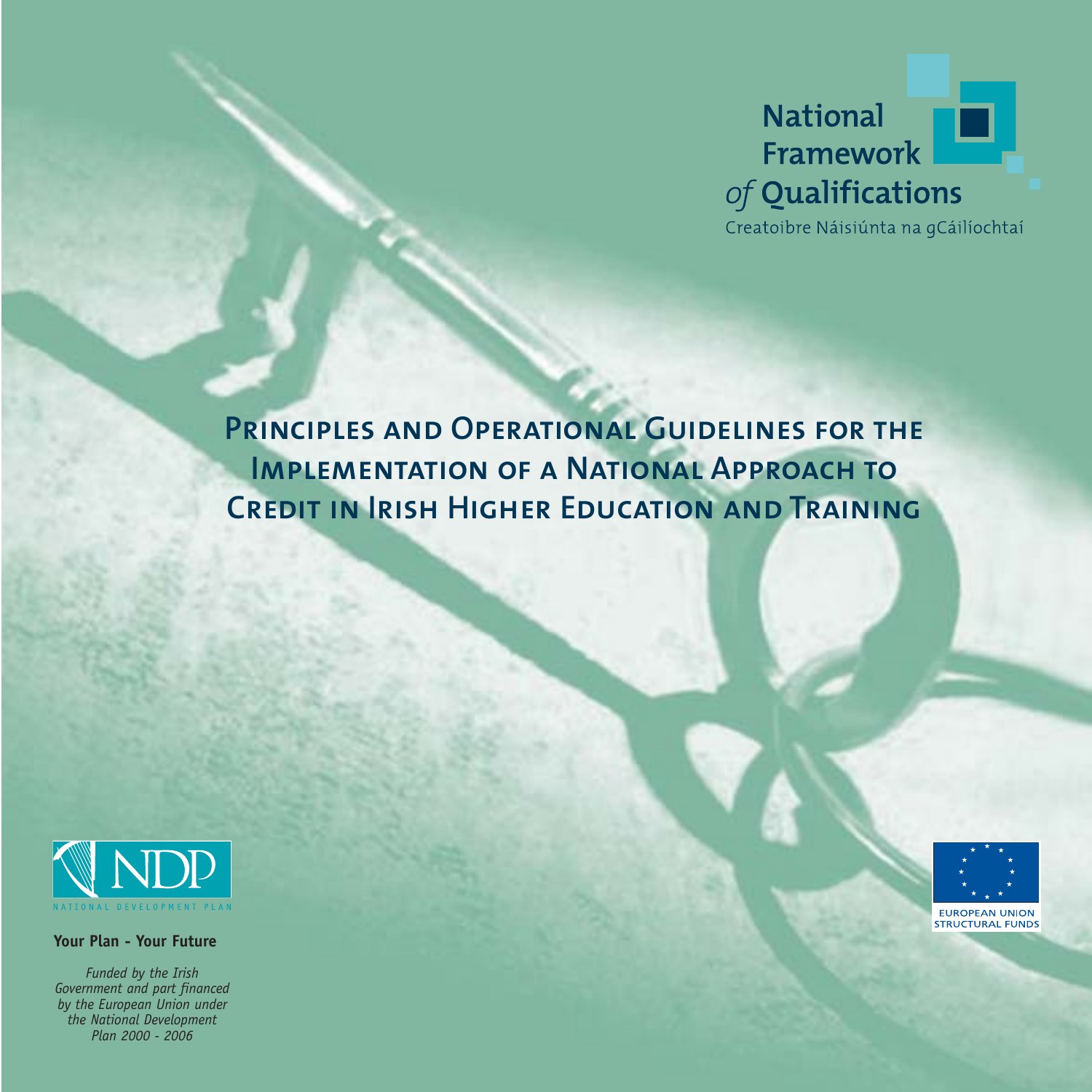

*Principles and Operational Guidelines for the Implementation of a National Approach to Credit in Irish Higher Education and Training*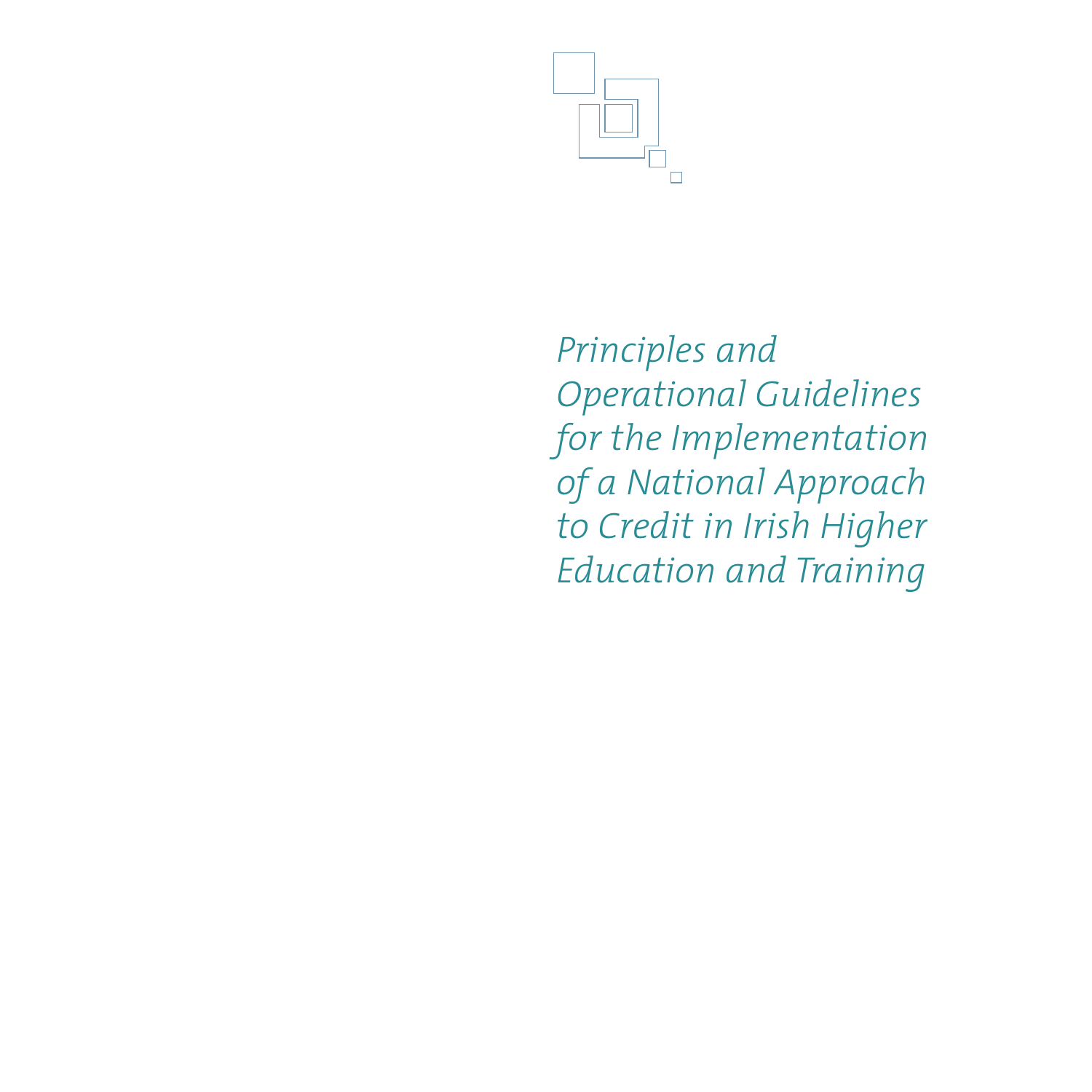Document Number: 2006/3

© Copyright: National Qualifications Authority of Ireland

Published by: National Qualifications Authority of Ireland 5th Floor, Jervis House, Jervis Street, Dublin 1

July 2006 First published on the National Qualifications Authority of Ireland's website, November 2004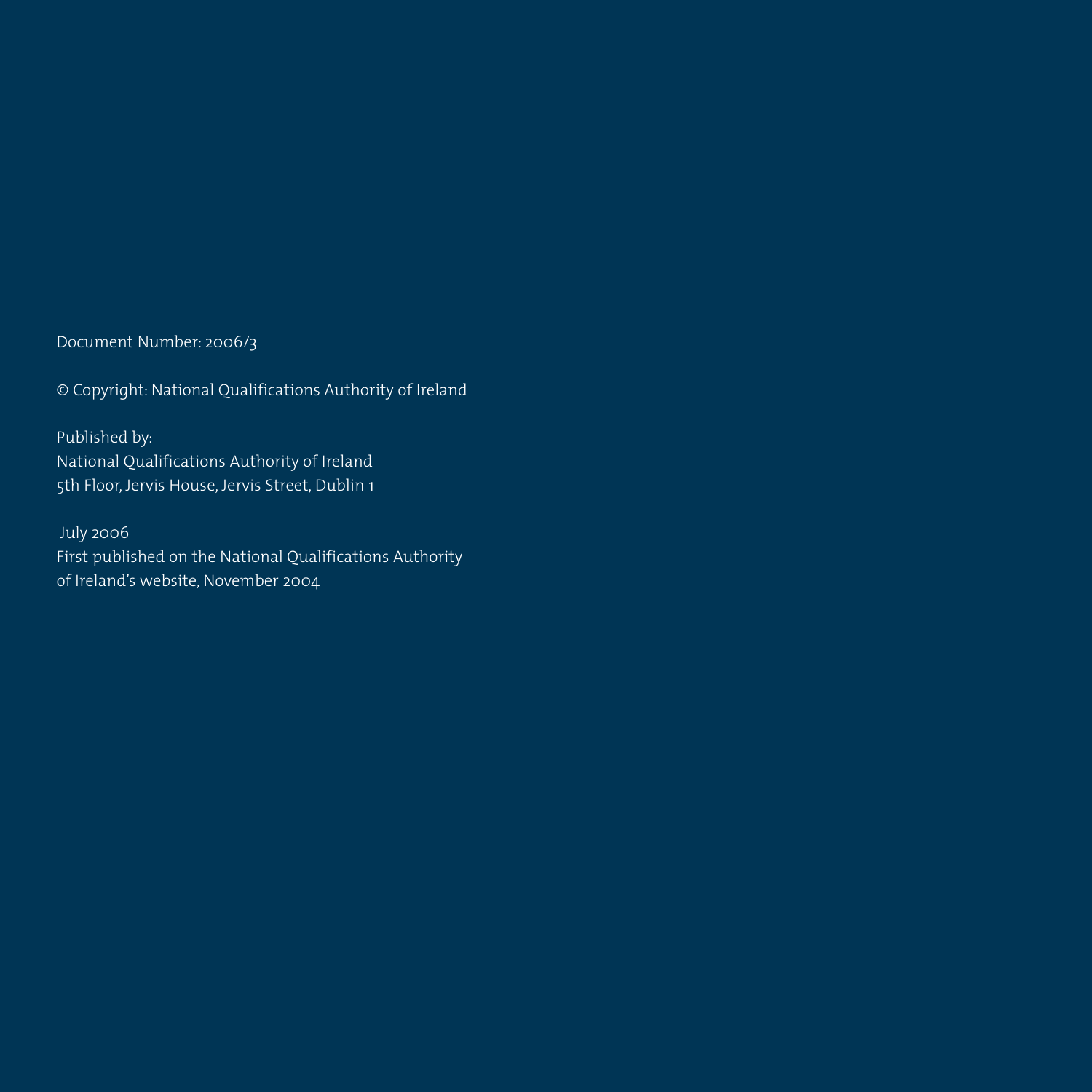

# **Contents**

| 1              | Background                                                                         | 5                |
|----------------|------------------------------------------------------------------------------------|------------------|
| $\overline{2}$ | Benefits of a Natural Approach to Credit                                           | 7                |
| 3              | Principles and Guidelines: some key issues                                         | 9                |
| 3.1            | The National Framework of Qualifications and<br>Credit: income/outcomes and inputs | 9                |
| 3.2            | Credit and levels                                                                  | 10 <sup>°</sup>  |
|                | Credit profiles and credit attribution                                             | 10 <sup>°</sup>  |
|                | Credit profiles: some examples                                                     | 11               |
| 4              | Principles                                                                         | 15 <sub>15</sub> |
| 5              | Guidelines for the operation of credit                                             | 17               |
|                |                                                                                    |                  |

| Appendix |  |
|----------|--|
|          |  |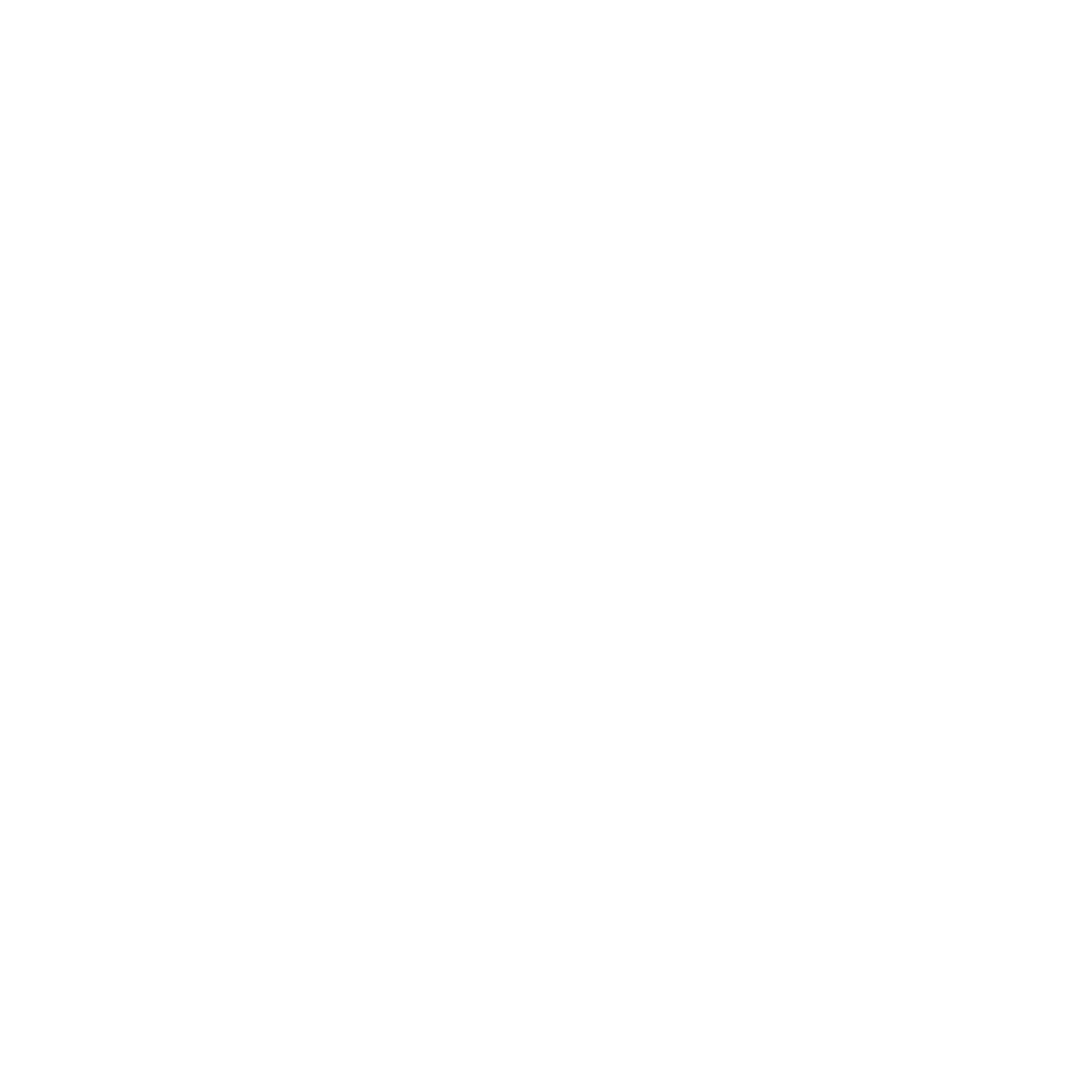

1 Background The National Framework of Qualifications forms the basis of a new, more flexible and integrated system of qualifications. The need for such a system arises in the main from the national objective of moving towards a 'lifelong learning society', in which learners will be enabled to take up learning opportunities at chosen stages throughout their lives. The concept of 'lifelong learning' also implies that learners should be able to undertake units of learning at varying rates of progress, and perhaps not all in a continuous process; and that it should be possible to receive recognition for learning achievements in units that are smaller than many existing awards.

> Credit systems have been in operation in higher education in Ireland for some time. Many of these are modelled on the European Credit Transfer and Accumulation System (ECTS) which was initially introduced to facilitate the transfer of students between higher education institutions in different European states. Other credit systems are designed to facilitate accumulation and transfer within institutions.

> Recently, the need to develop the accumulation aspect of credit systems has achieved greater prominence, and work is ongoing at the European level to develop ECTS further in this regard. This is taking place in the context of the elaboration of an approach to learning outcomes both for national frameworks of qualifications and an overarching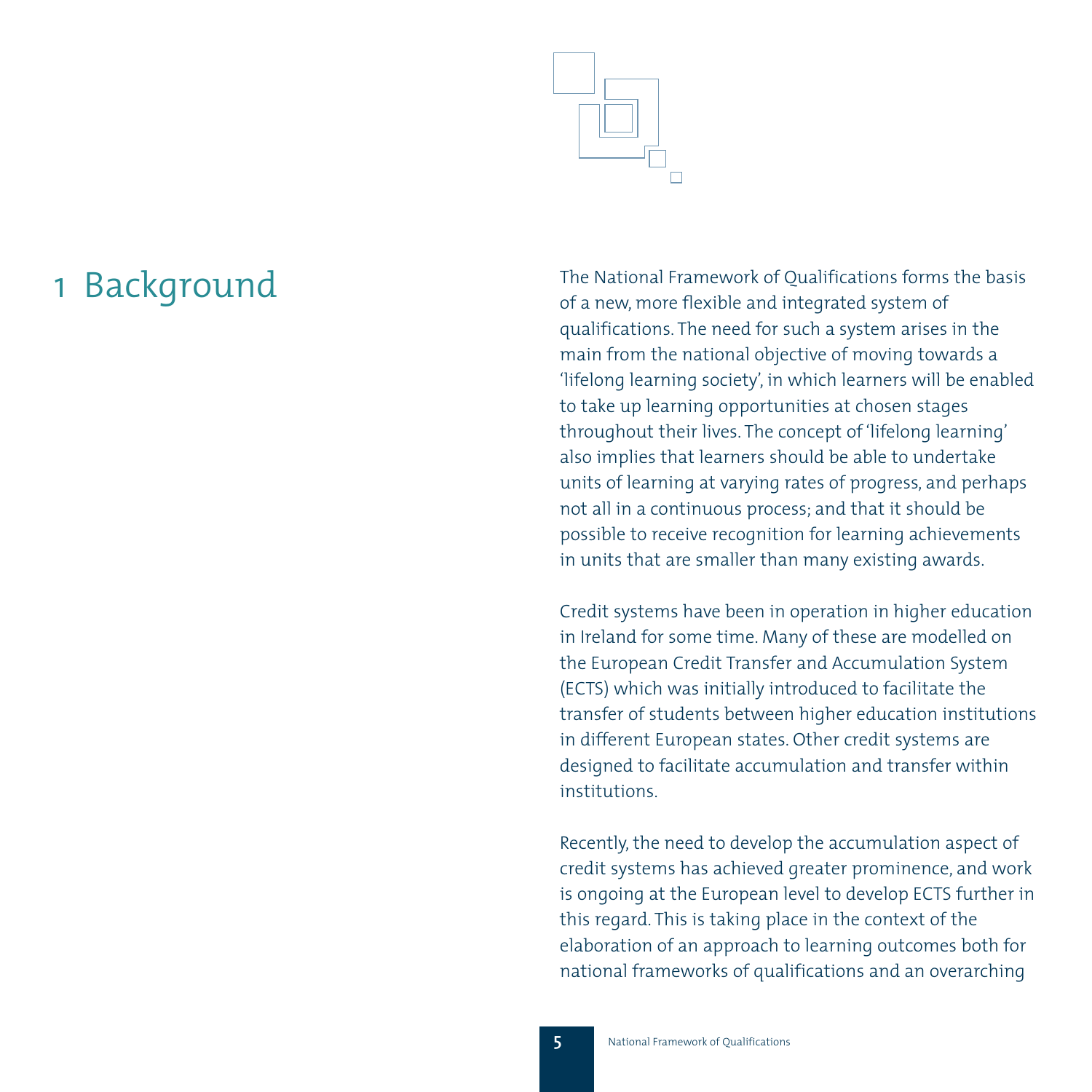European framework of qualifications in the Bologna process. In addition, developmental work is also being undertaken at the European level to create a credit transfer and accumulation system for vocational education and training.

The National Qualifications Authority of Ireland has determined that the design of the National Framework of Qualifications will facilitate the development of a national approach to credit accumulation and transfer, based on units of learning. This approach will open up the Framework to learners as it will enable them to accumulate credit - including credit for prior and experiential learning towards the achievement of awards.

In March 2003, the Authority, as part of its policies and procedures for access, transfer and progression, determined principles and objectives for a national approach to credit<sup>1</sup>. The general purpose of credit is to recognise learning achievements which have value in themselves and which may be used to gain an award. As a further step in its implementation, the main benefits of a national approach to credit in higher education and training are set out in this document, as well as additional principles and guidelines for the operation of credit. The principles and guidelines are

intended to guide institutions and awarding bodies in developing their credit systems to complement the National Framework of Qualifications.

It is recognised that the overall aim is to establish a common currency of credit in higher education and training that can also provide a basis for the development of credit in further education and training. The approach is also based on the need to establish zones of mutual trust for credit to operate within and between institutions at all levels. This takes time to establish and the Framework is expected to play a significant role in building this trust.

<sup>&</sup>lt;sup>1</sup> These principles and objectives are set out in the Appendix.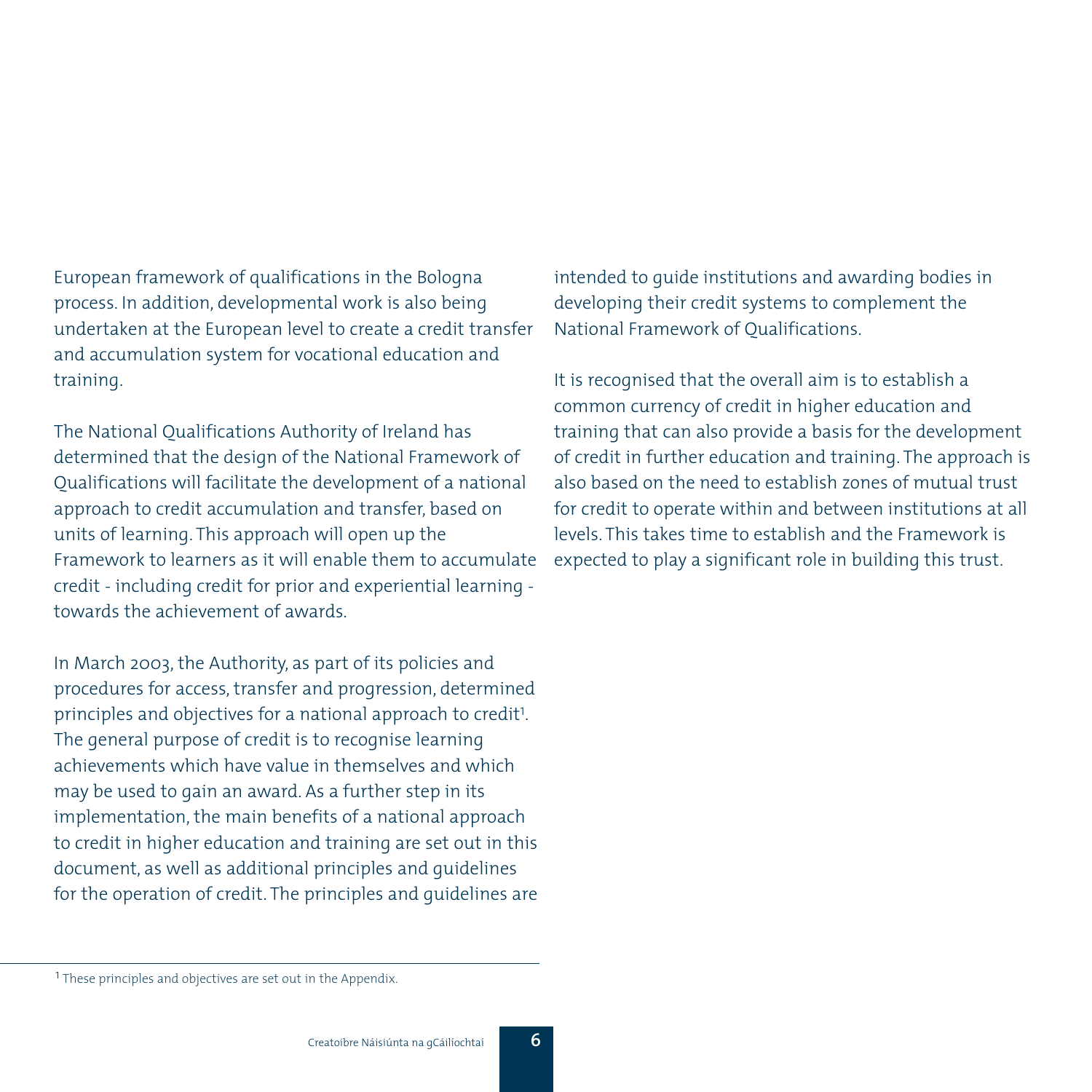

# 2 Benefits of a National Approach to Credit

One of the main benefits to be derived from the adoption and implementation of a national approach to credit in Irish higher education and training is that it will complement and support the National Framework of Qualifications. Specifically, it will meet the needs of learners in a lifelong learning context by facilitating credit accumulation and credit transfer across all sectors of Irish education. A national approach to credit will also facilitate and enhance processes for the recognition of prior learning, new modes of learning and learning achieved in many nonformal and informal contexts. It will support the attainment of awards, and indicate the achievement of outcomes in smaller units of learning, i.e. the achievement of credit will indicate progress towards an award.

There are clear benefits to learners in having arrangements for accumulation of credit towards an award in operation throughout the system. The more diverse learning community that is anticipated in the future will include many learners who participate in programmes on a parttime basis, or at intervals. The concept of the Framework itself, and the integration of the various classes of awardtype (major, minor and supplemental and special purpose), depends on having in place ways of measuring and comparing packages of learning outcomes less than those associated with whole major awards.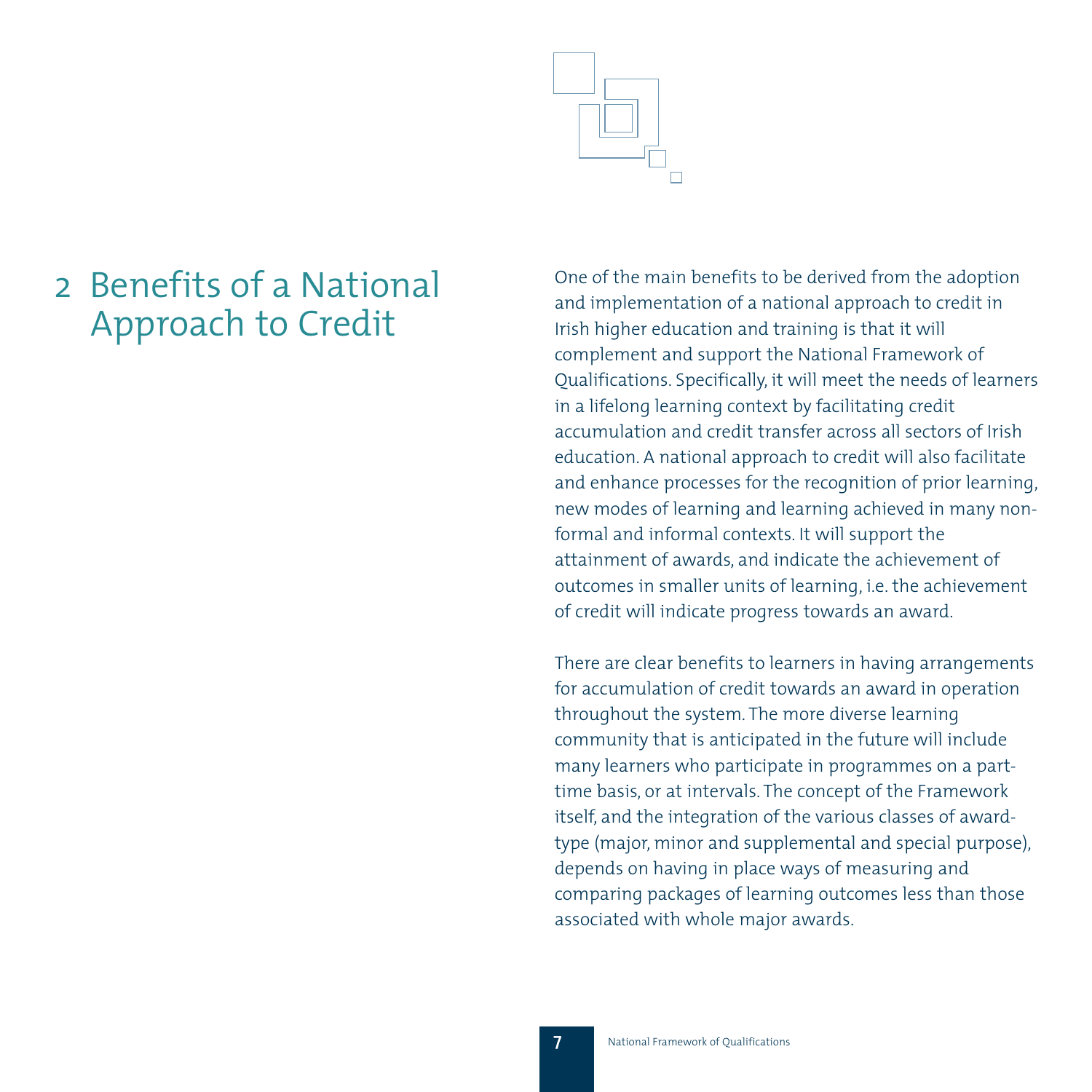The adoption of a system of credits is also a key component of the development of the European Higher Education Area under the Bologna process. ECTS is becoming a generalised basis for credit systems in higher education, and it has a proven track record in facilitating student mobility and international curriculum development, and is developing into a credit accumulation, as well as a credit transfer system. Thus, in line with Ireland's commitment to and participation in the European Higher Education Area, the national approach to credit will be compatible with ECTS.

This approach will encourage higher education institutions to adopt a unitised structure in the design of their education programmes which, in turn, will give them flexibility to be innovative and responsive to the needs of learners and employers both in terms of the design of curricula and delivery.

The national approach to credit – which spans both the higher education and training and further education and training sectors – is intended to establish a stable and clearly understood national currency in learning that will benefit both learners and recruiters in education and employment. Specifically, it will help foster mobility amongst Irish learners both nationally and internationally, and enable education providers to attract international students more readily. It will also enhance the readability, the comparability and the recognition of Irish higher

education and training awards both nationally and internationally. This will be reflected in instruments such as the Diploma Supplement.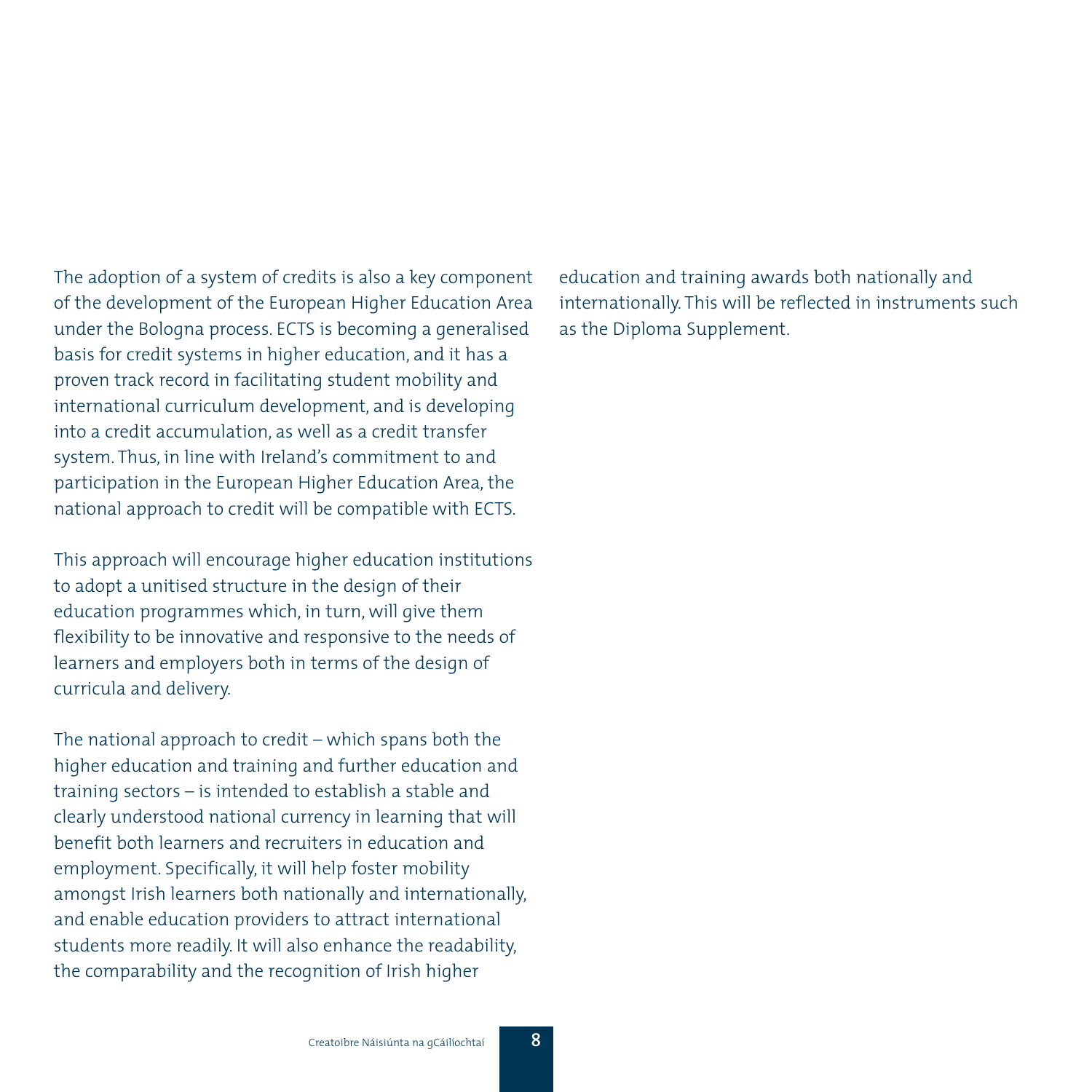

# 3 Principles and Guidelines: some key issues

# 3.1 The National Framework of Qualifications and credit: outcomes and inputs

The development of a national approach to credit in higher education and training is intended to complement the National Framework of Qualifications. Given that the Framework is an outcomes-based awards system, and that the national approach to credit will be compatible with the European Credit Transfer and Accumulation system (ECTS) – a system that is based on inputs (i.e., student workload) – the question naturally arises as to how such complementarity will be achieved.

Learning outcomes can be described and even defined in great detail, but tools do not exist by which learning outcomes can be measured, apart from the crude device of counting specific skills. All workable approaches to assigning credit to learning achievements require the use of a notional device that can associate either learning outcomes or programme targets with something else that can be measured: the most commonly-used of these devices in Europe is learner workload, and this is the measurement basis of ECTS. While the workload/programme relationship is itself notional, the association between these constructs in ECTS is very strong, as the key quantity involved in defining learner workload is that of a notional average programme-year's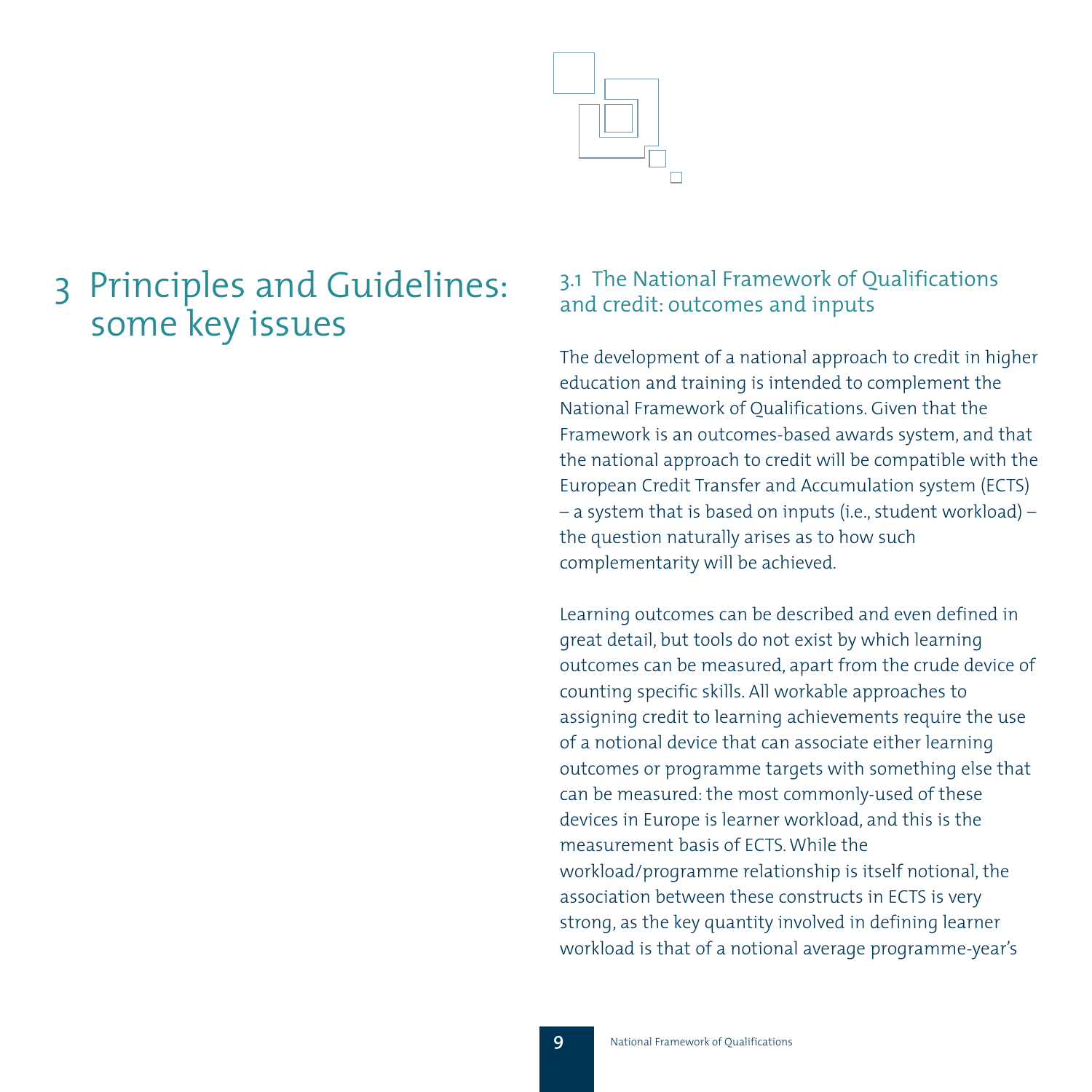participation in learning. The workable nature of this arrangement is strengthened by the fact that most credit for learning achievement in higher education is gained through participation in programmes.

Working from this logic, it can be seen that a comparatively reliable association can be drawn between programme size and credit assignment – in effect, programmes can be credit-weighted, and it is now common practice to define higher education programmes as, for example, '120-credit' or '180-credit' programmes.

The association of credit quantities with learning outcomes or award standards requires a second notional device, that of a notional 'typical programme'. Consequently, when one talks about a '180-credit award', the reference is in reality to a typical programme leading to this type of award, and the concept should really be described as 'an award with which we associate a 180 credit programme'. If the programmes typically associated with an award-type vary in their credit weightings, it is then logical to describe such an award-type in terms of a range of credit values (see below).

## 3.2 Credit and levels

As credit weighting is not a defining factor in any awardtype descriptor in the Framework, it is not necessary to

associate any particular level in the Framework with any particular amount of credit. Equally, the policies and criteria for the Framework do not indicate any reason why it is not possible to have different credit-weightings associated (via typical programmes, as discussed above) with various named awards at the same level, even named awards of the same award-type.

# Credit profiles and credit attribution

The National Framework of Qualifications provides a levels referent for awards in Ireland. The same levels can be used to clarify the meaning of credit packages attributed to multi-year programmes, i.e. as the basis of 'credit profiles' which can illustrate the (real or notional) 'attribution' of credit at stages within programmes.

A particular issue has been identified in the interpretation of the credit associated with certain award-types such as the Honours Bachelors Degree at Level 8. The question arises: if the award is made at Level 8, and a typical programme leading to this award is 3 or 4 years in duration, does this imply that the learning involved is all at level 8? This is clearly not the case, and yet the typical weighting of such a programme as '180 credit' or '240 credit' appears to suggest it.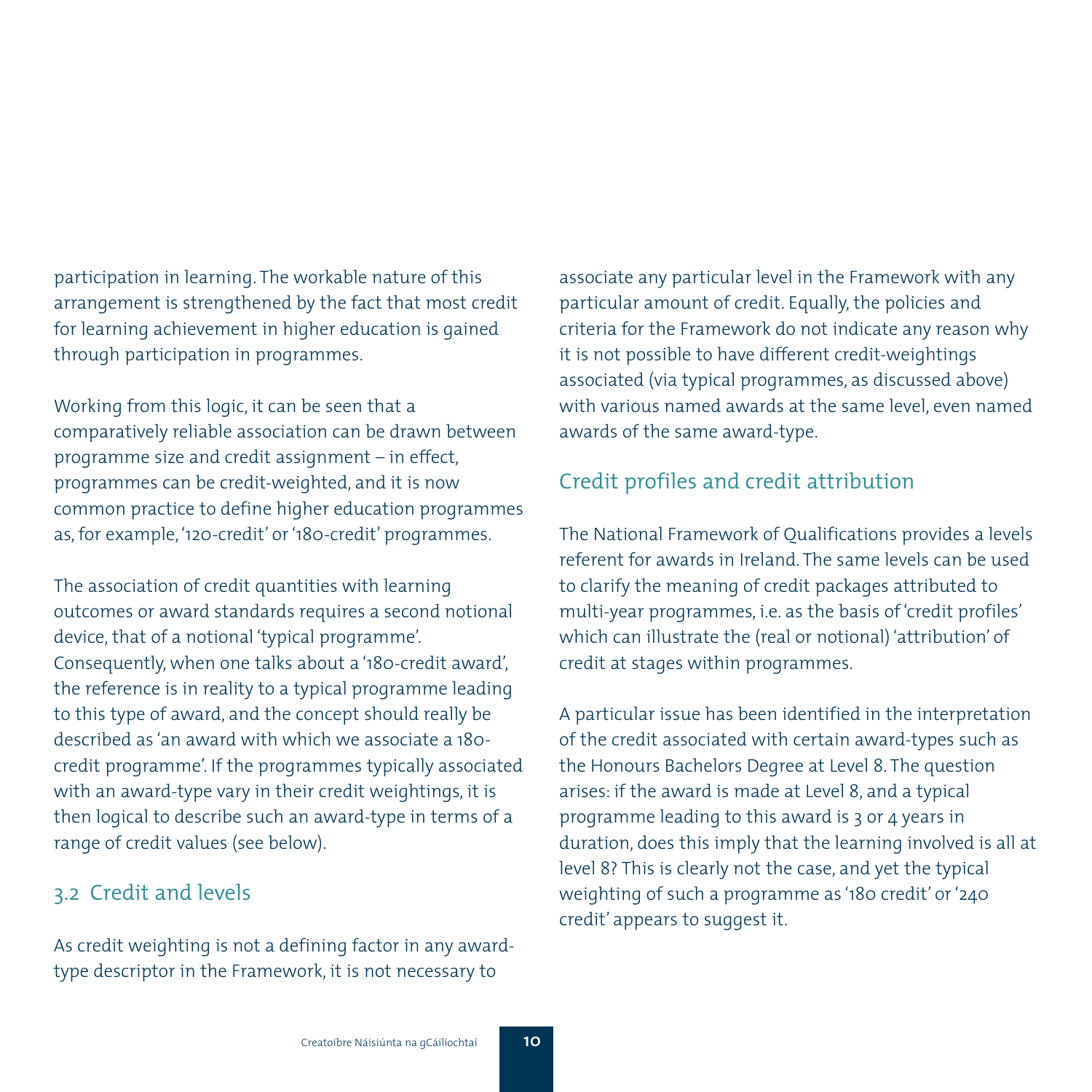

This apparent paradox can be interpreted with the assistance of the diagrams set out below which illustrate the 'real' meaning (in terms of current practice) of the attribution of credit to various awards of the same type. The key concepts are those of credit profile and credit attribution.

## Credit profiles - some examples

Each of the programmes profiled leads to the same award-type - the Honours Bachelor Degree, at Level 8 in the National Framework of Qualifications

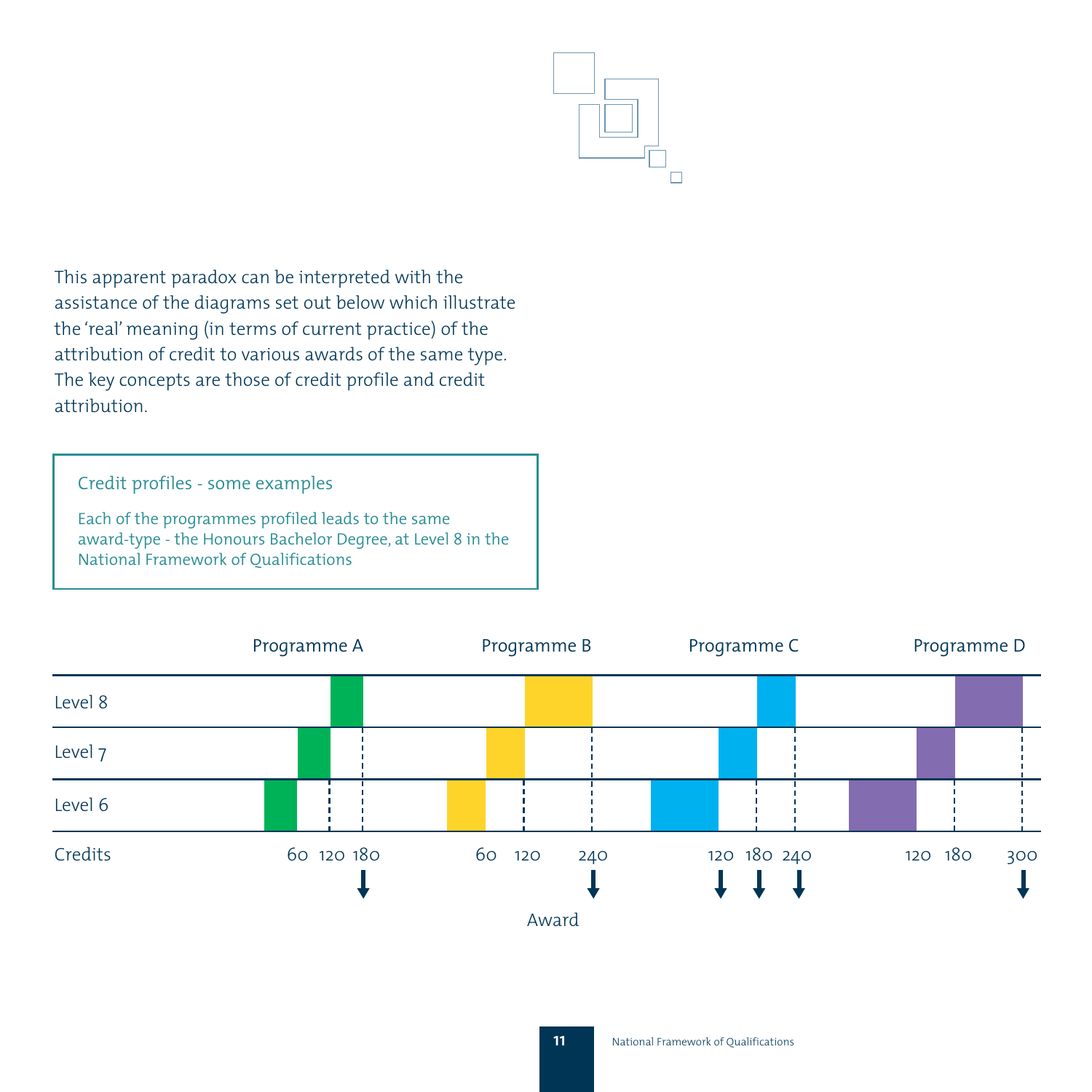- Figure A profiles the credit associated with a typical 3-year programme. The total credit package for the programme in ECTS terms is 180, and an award is made only when a learner has accumulated this amount of credits. Depending on the practice in the awarding body concerned, the credit may be allocated to a learner at intervals (e.g., for completion of programme modules, or on the basis of yearly assessment) or it may all be allocated at the end of the 3-year programme (e.g., following a final examination). In any of these situations, it is still valid to 'attribute' the credits available, on a real or notional basis, to stages in the programme that correspond to Framework levels: thus, the programme illustrated leads to a Level 8 award, but the total credit package is notionally attributed as 60 for learning with Level 6 outcomes, 60 for learning with Level 7 outcomes and 60 for learning with Level 8 outcomes.
- Figure B profiles the credit associated with a typical 4-year programme in many disciplines in both the Irish universities and Institutes of Technology, leading to an Honours BachelorsDegree award at Level 8 in the Framework. The total credit package in this instance is 240, which can be attributed as 60 at Level 6, 60 at Level 7 and 120 at Level 8. As with the example in Figure A above, this profile illustrates a programme in which no

award is made until the total credit package has been accumulated.

- Figure C profiles another typical 4-year programme, which may be provided in many disciplines in Irish Institutes of Technology, again leading to an Honours Bachelors Degree award at Level 8 in the Framework. The total credit package, as with the example in Figure B above, is 240. In this instance, the package can be attributed as 120 at Level 6, 60 at Level 7 and 60 at Level 8. By contrast with the examples in Figures A and B, this profile illustrates a programme in which awards are made at the three relevant Framework Levels (6,7 and 8).
- Figure D profiles the credit that could be associated with the kind of longer programme that typically leads to the award of an Honours Bachelors Degree in certain disciplines in many Irish higher education institutions, e.g. Architecture. This is a speculative profile, and it would be necessary to examine any particular programme structure to confirm its validity. The example is that of a 5-year programme, with 120 credits attributed at Level 6, 60 at Level 7 and 120 at Level 8, making a total credit package of 300.

It is noteworthy, in Framework terms, that the illustration points up the variation and diversity that can be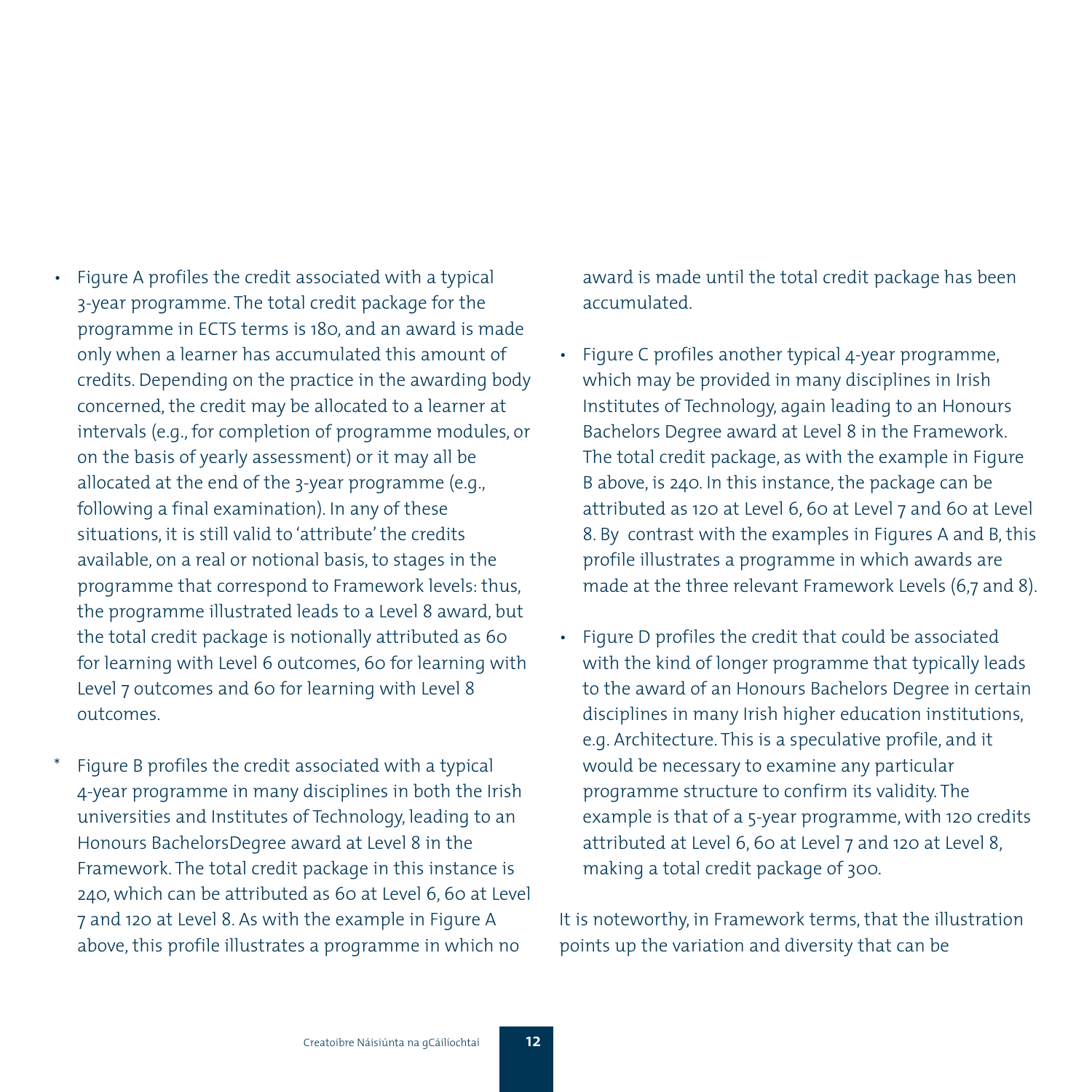

accommodated in the profiles of named awards that all conform to the same award-type.

The interpretation of the credit profile for the 'longer' programme (Figure D) is challenging in the context of ECTS and the Bologna process, as it removes the effective upper limit of credit that can be associated with a First Cycle award. However, the 'explanation' of the credit package in relation to the longer programmes has been one of the conundrums arising out of the development of ECTS, and the credit profile concept does provide a solution to this difficulty. It also offers an explanation of the attribution of credit to stages within the First Cycle.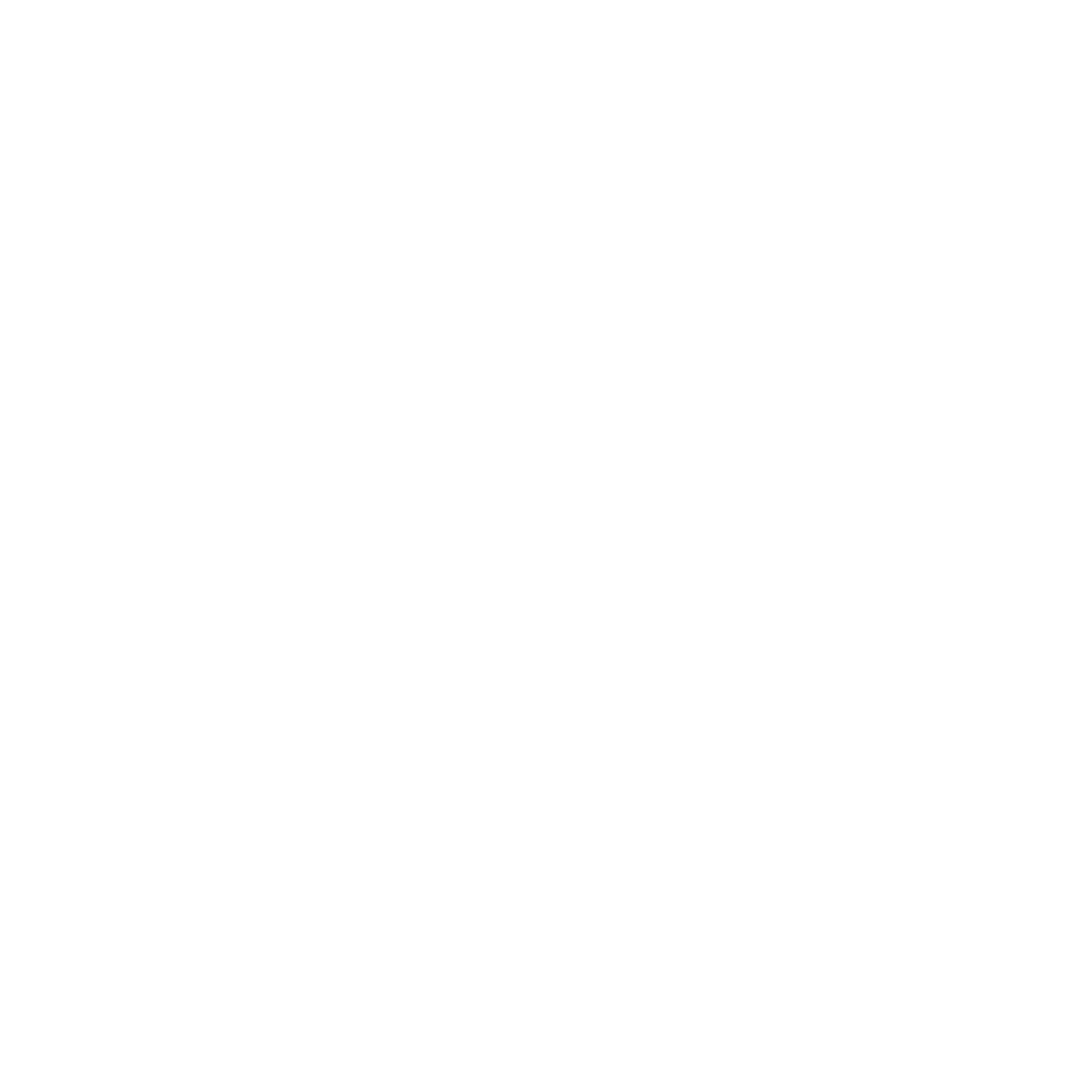

4 Principles Credit systems or arrangements in higher education will:

- be simple, clear and comprehensive
- be compatible with the European Credit Transfer and Accumulation System (ECTS)
- encourage learner participation and mobility by facilitating access, transfer and progression
- support the attainment of awards as well as indicating achievement of outcomes in smaller units of learning (i.e. the achievement of credit will indicate progress towards an award)
- maintain the quality of standards of awards in the National Framework of Qualifications
- support the comparability and recognition of higher education and training awards
- facilitate, as appropriate, the development of the education and training systems including the design and/or redesign of learning units and awards
- accommodate and facilitate change in curricula and in delivery systems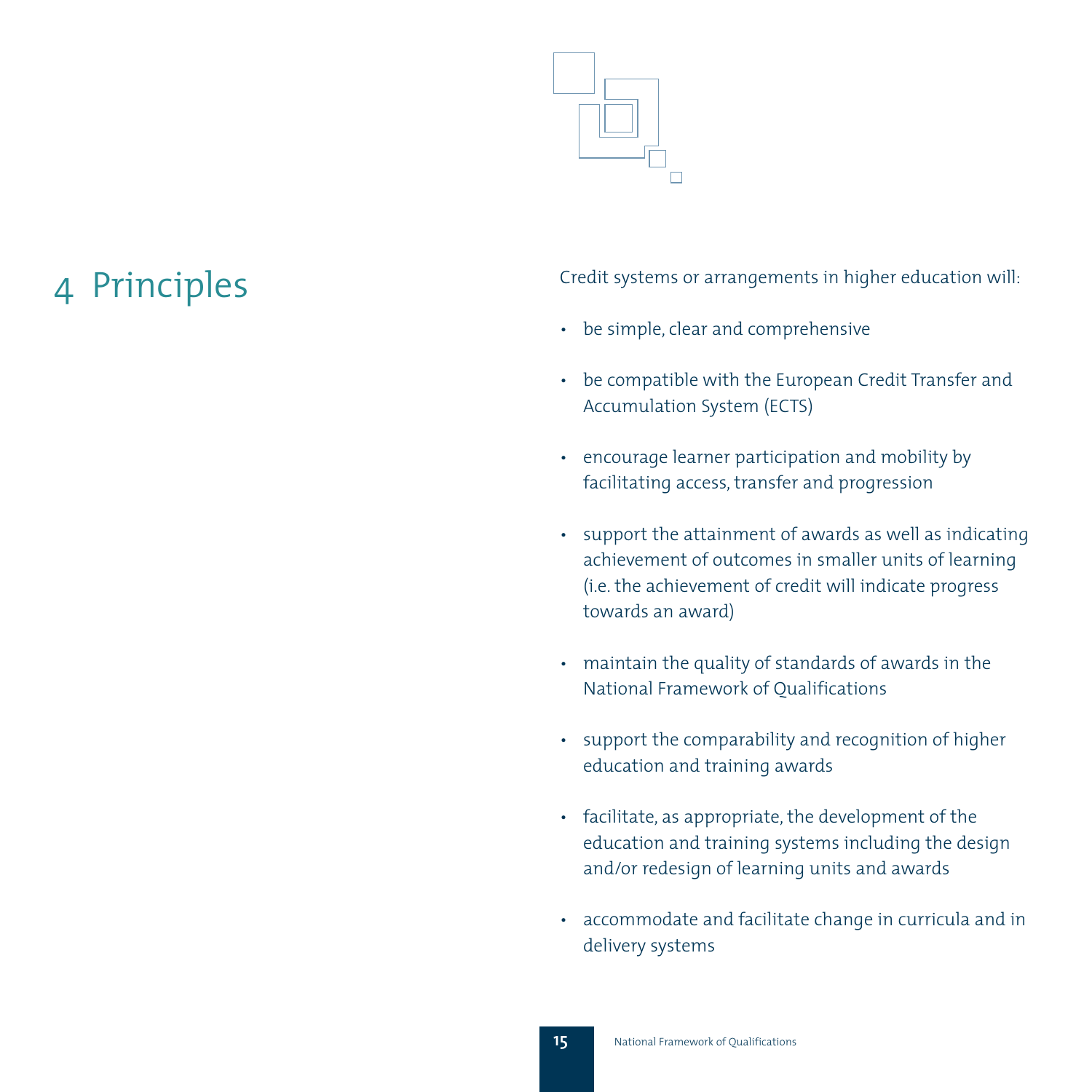## • enable stakeholders (including funding bodies, awarding bodies and providers) to exercise their rightful responsibilities

- be cost-effective, and involve as little bureaucracy as possible
- respect the autonomy of providers and/or awarding bodies in the design of their programmes and awards systems and awards regulations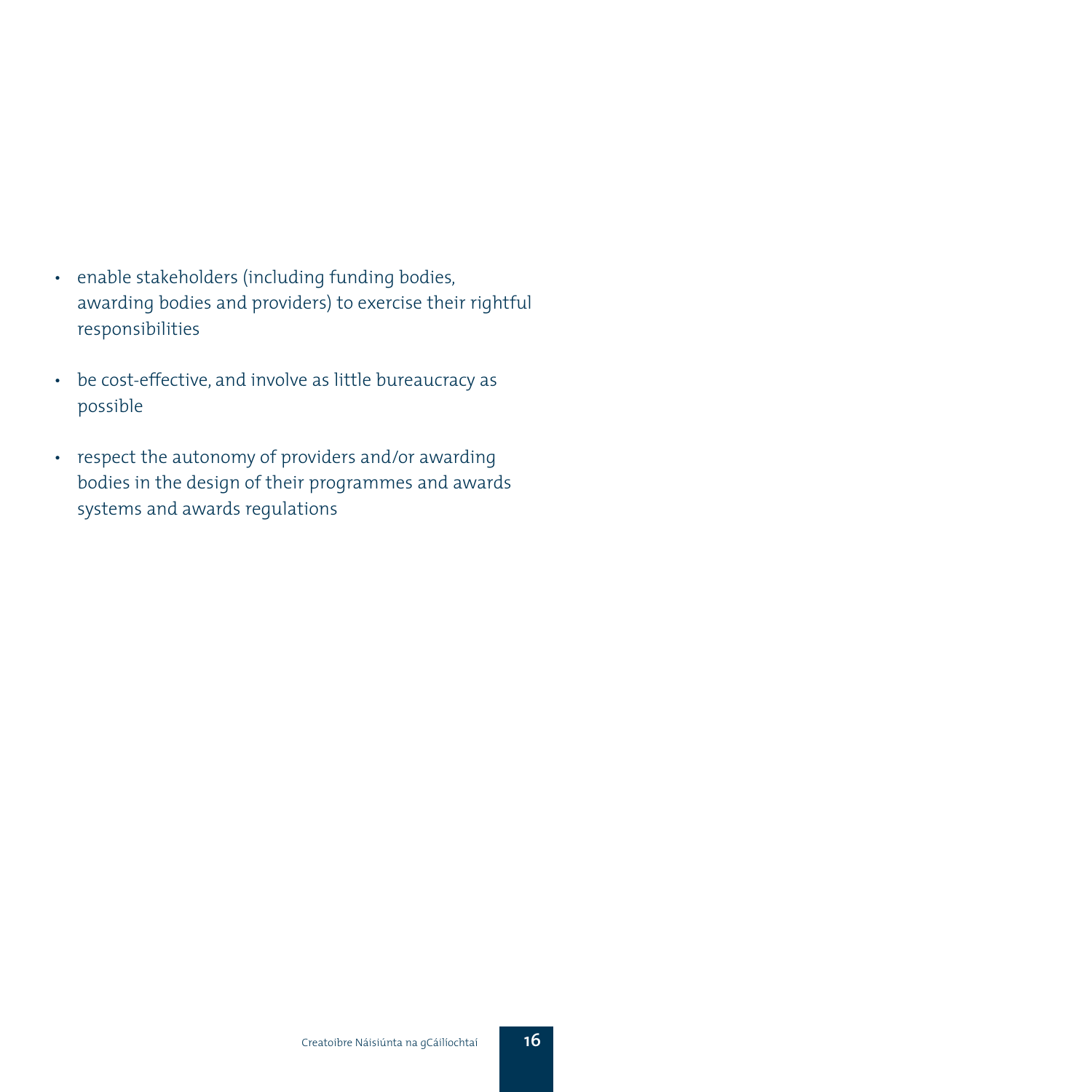# 5 Guidelines for the operation of credit

The responsibility for assigning credit value to units of learning and whole awards will reside with the appropriate education providers and/or awarding bodies, and will take place within the context of the National Framework of Qualifications. The achievement of credit does not mean that this credit can be automatically transferred to contribute to the outcomes required for another award. At the same time, it is recognised that the overall objective is to establish a wide currency of credit in higher education and training.

The national approach to credit is intended to be compatible with, and support the specific awards regulations that individual institutions and awarding bodies determine or maintain for their programmes and awards. These regulations will be consistent with the Authority's policies on access, transfer and progression. They will also comprehend such matters as entry requirements, compulsory courses/units, optional courses/units, pre-requisites and/or co-requisites for courses/units, recommended courses/units and the protocols and processes used for the recognition of previously achieved credit, including the principle that credit will not be given more than once for the same learning achievement.

The following guidelines have been drafted in line with the existing European Credit Transfer and Accumulation

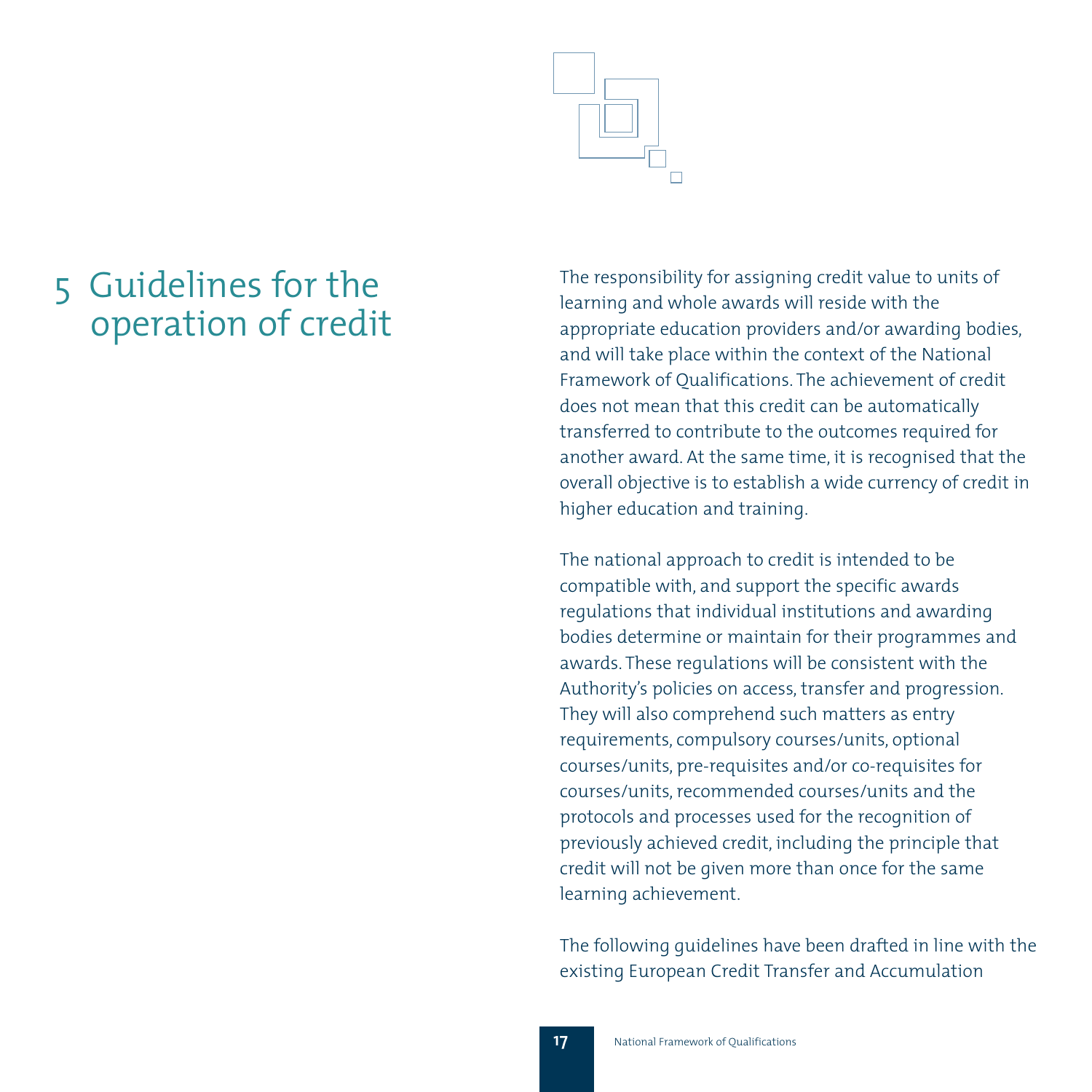System (ECTS)<sup>2</sup>. It is recognised that this system is evolving within the context of the Bologna process and the development of the European Higher Education Area. Thus, for example, in the Berlin Communiqué of September 2003 Ministers called for the further development of ECTS as a credit accumulation system. Exploratory work is also ongoing on the possibility of linking credit to levels and to learning outcomes.

The approach taken below is to develop operational guidelines for credit in Ireland that reflect the current state of play in ECTS. For this reason, and also given existing practice in institutions of education in Ireland, the focus is placed on the first two cycles of higher education (in terms of the National Framework of Qualifications, this concerns Levels 6 to 9) and the assignment of credit to major awardtypes. Further consideration needs to be given to the question of credit assignment to major award-types at Level 10, and certain research-based awards at Level 9. Such consideration will take account of existing practice and developments in ECTS in the context of the ongoing Bologna process.

Under ECTS, one credit is assigned to learning outcomes achievable in 25-30 hours of workload. The ECTS convention is that 60 credits measures the workload of an average fulltime student during one academic year. Workload refers to the notional time within which the average learner might expect to complete the required learning outcomes.

In order to achieve coherence, clarity and complementarity between credit systems and the National Framework of Qualifications, the following guidelines are proposed:

- Credit will only be earned by the learner after appropriate assessment and the successful achievement of the specified learning outcomes
- It is recommended that the credit systems of providers should operate on the basis that one credit equals 20 - 30 hours of notional time (or equivalent)
- Credit shall not be earned twice for the same learning achievement (in the sense that this should not lead to two awards at the same level for essentially the same learning)
- It is recommended that there should be a minimum volume of credit attributed at the level at which an award is to be made e.g., at Level 7 in the case of the Ordinary Bachelor Degree. No programme, therefore, should have less than 60 credits at the award level.

<sup>2</sup> For the ECTS User Guide (17 August 2004) see

http://europas.eu.int/comm/education/programmes/socrates/ects/guide\_en.pdf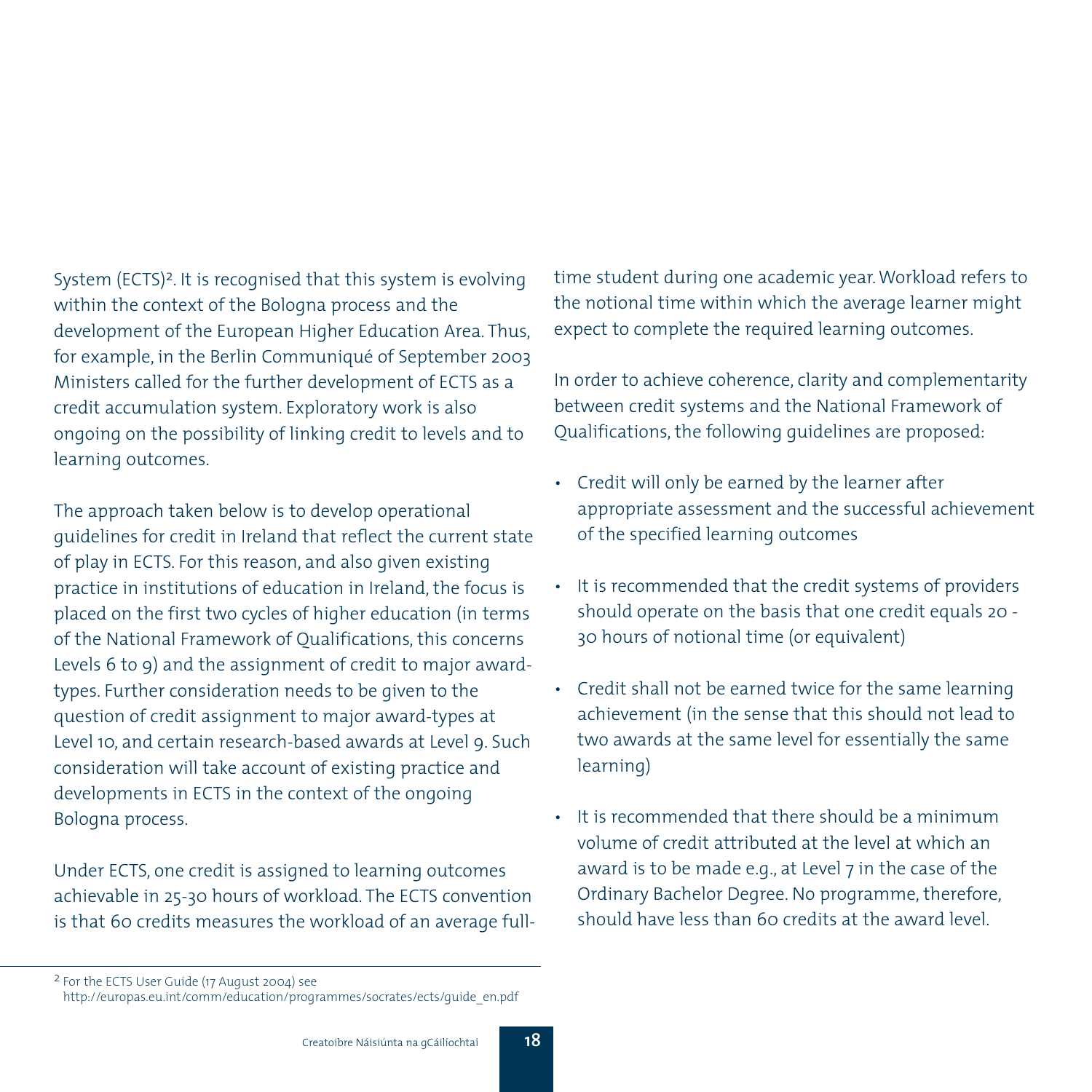

- It is recommended that a range of credit values can be associated with an award-type, e.g. the range for the Honours Bachelor Degree can be 180-240 or, in more unusual instances, 240+.
- It is recommended that a typical credit volume or credit range be established for each award-type from levels 6-9 in the Framework in line with existing ECTS conventions and current practice in the Irish higher education system:

| Level 6 Higher Certificate       | = 120 credits         |
|----------------------------------|-----------------------|
| Level 7 Ordinary Bachelor Degree | $= 180$ credits       |
| Level 8 Honours Bachelor Degree  | $= 180 - 240$ credits |
| Level 8 Higher Diploma           | $= 60$ credits        |
| Level 9 Masters Degree (Taught)  | $= 60 - 120$ credits  |
| Level 9 Postgraduate Diploma     | $= 60$ credits        |

• In order to facilitate progression, it should be possible for a learner to use some credit earned for an award at one level in the Framework towards an award at a higher level in the Framework – the processes and protocols for recognising previously achieved credit in order to give exemptions or to transfer will be determined by the receiving providers and/or awarding bodies.

• In line with the Authority's policies and procedures for access, transfer and progression, it is recommended that awarding bodies and education and training providers will provide clear, transparent information to learners about their credit systems and arrangements for accumulation and transfer within and across institutions (including their own processes and protocols for recognising previously achieved credit in order to give exemptions or to facilitate transfer). This will include statements about the recognition of prior learning. It is also recommended that credits achieved will be recorded in student transcripts and in the Diploma Supplement.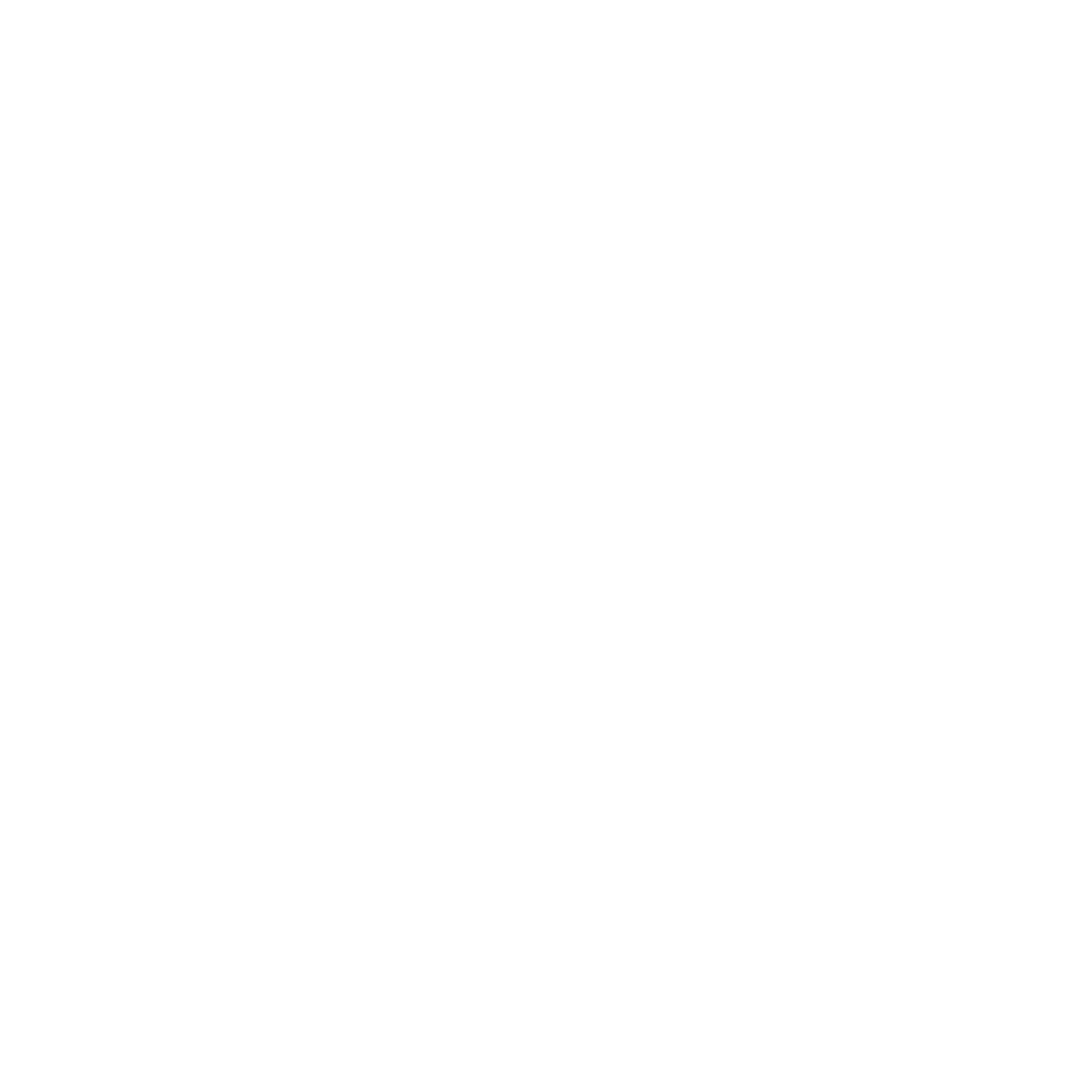

Appendix: Principles and Objectives for the Development of a National Approach to Credit as determined by the National Qualifications Authority of Ireland, March 2003

# Principles for the development of a National Approach to Credit

The development of a national approach to credit will be undertaken based on the following general principles. The approach will:

- complement the national framework of qualifications
- be simple
- be clear and transparent
- be cost-effective, and involve as little bureaucracy as possible
- be comprehensive.

Operating principles set out that the approach to credit will:

- support the attainment of awards, as well as indicating achievement of outcomes in smaller units of learning (i.e. the achievement of credit will indicate progress towards an award)
- maintain the quality of standards of awards in the national framework of qualifications
- facilitate, as appropriate, the development of the education and training systems